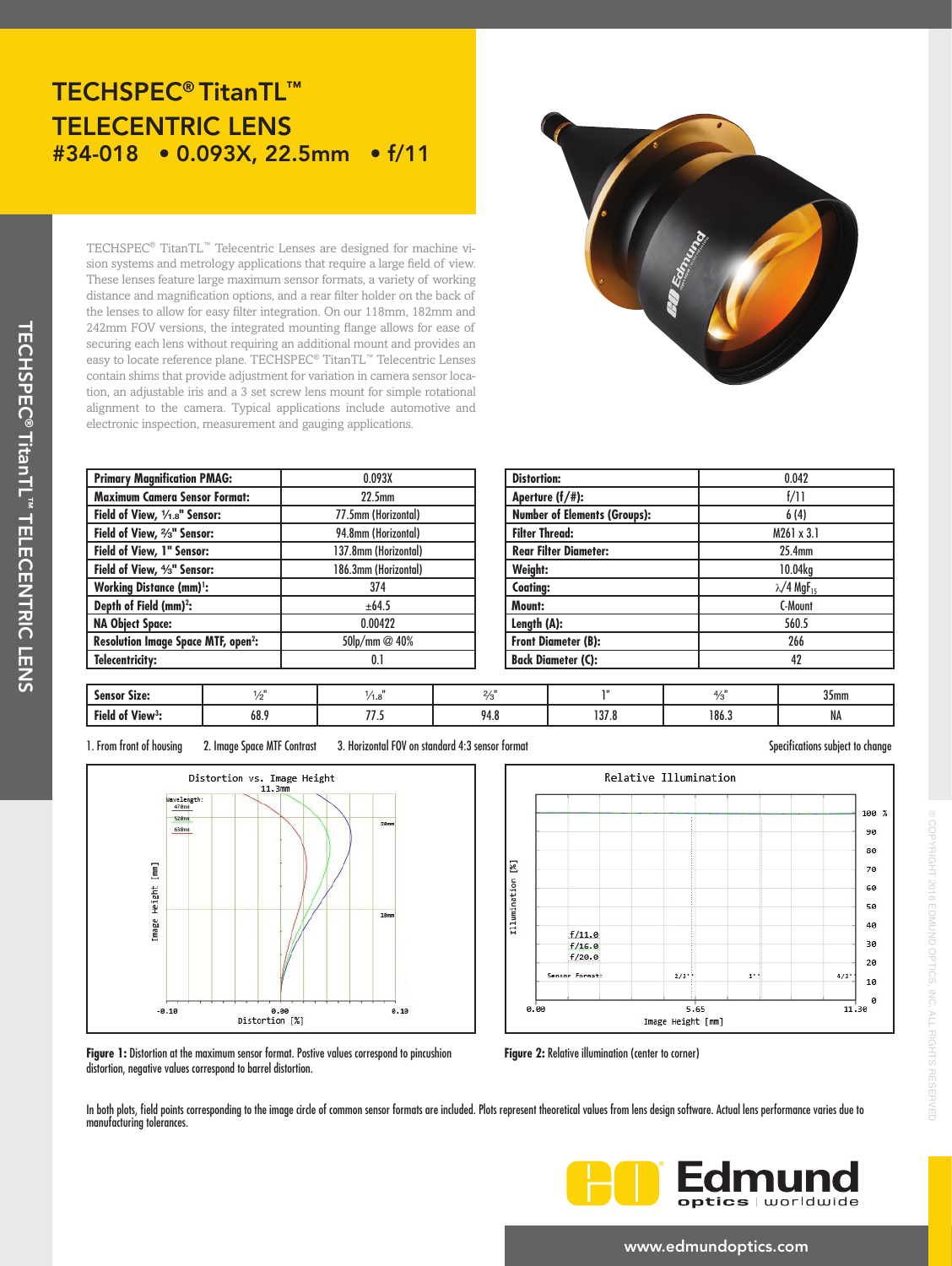#### TECHSPEC® TitanTL™ TELECENTRIC LENS #34-018 • 0.093X, 22.5mm • f/11

# MTF & DOF: f/11 WD: 374mm



**Figure 3:** Image space polychromatic diffraction FFT Modulation Transfer Function (MTF) for λ = 486nm to 656nm. Included are Tangential and Sagittal values for field points on center, at 70% of full field and at the maximum sensor format. Solid black line indicates diffraction limit determined by f/# defined aperture. Frequencies corresponding to the Nyquist resolution limit of pixel sizes are indicated.



**Figure 4:** Polychromatic diffraction through-focus MTF at 20 linepairs/mm (image space). Contrast is plotted to two times the focus distance. Note object spatial frequency changes with working distance.

Plots represent theoretical values from lens design software. Actual lens performance varies due to manufacturing tolerances.



® COPYRIGHT 2016 EDMUND OPTICS, INC. ALL RIGHTS RESERVED

COPYRIGHT 2016 EDMUND OPTICS, INC. ALL RIGHTS RESERVED

www.edmundoptics.com